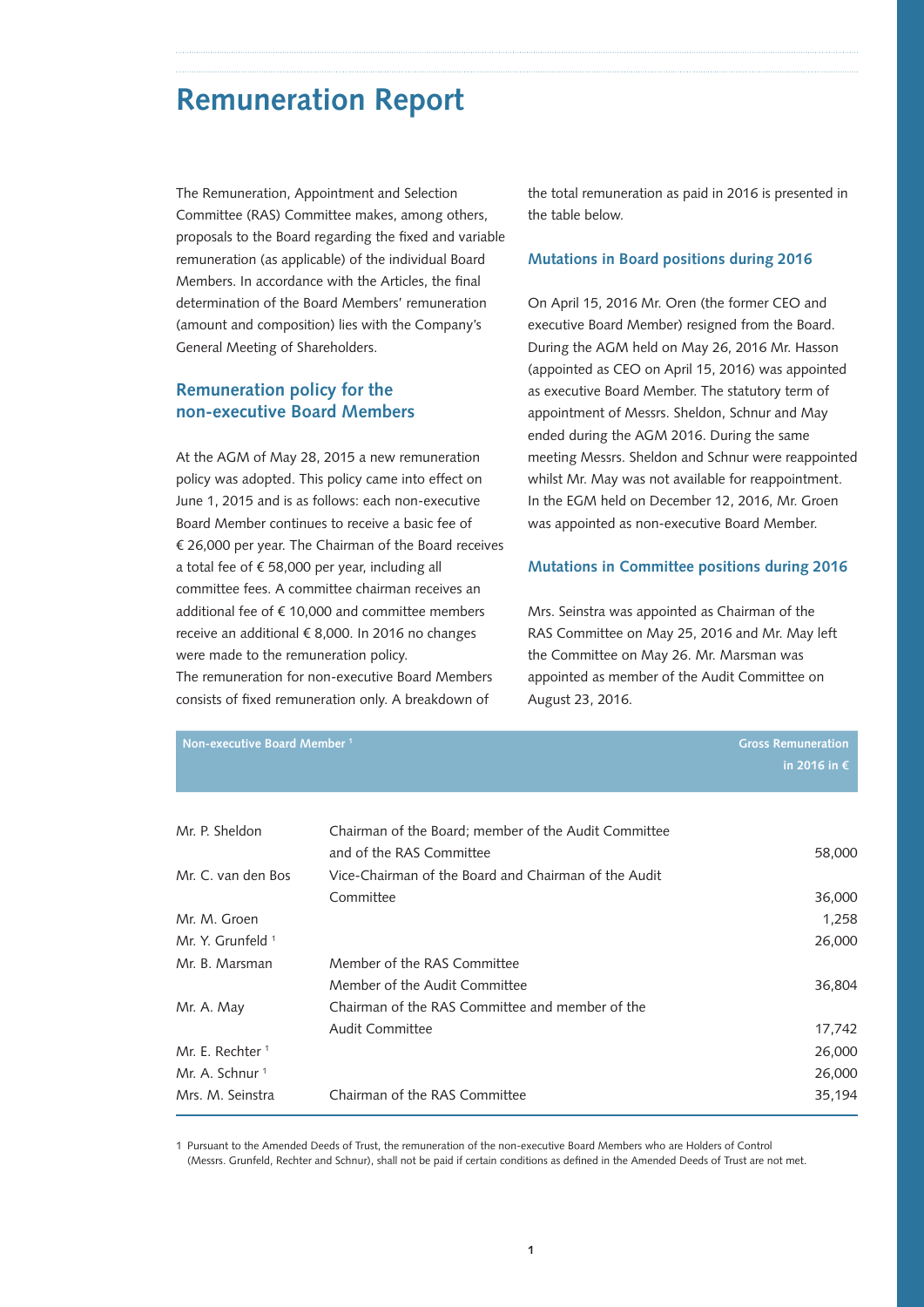Pursuant to the Articles, Board Members receive indemnification for losses, damages and costs which they may incur as a result of a claim or proceedings related to the fulfillment of their duties as Board Members (willful misconduct and gross negligence excluded). The Company accordingly has entered into indemnity agreements with the Board Members and the members of the Executive Management. It is noted that any agreement with a Board Member who is also Holder of Control is only effective upon approval of the General Meeting of Shareholders. No indemnification was granted in 2016.

## **Remuneration of the (current and former) CEO in 2016**

#### **Remuneration of the (current) CEO**

On April 15, 2016 Mr. Hasson was appointed as CEO of Kardan and during the AGM of 2016, the shareholders approved his remuneration package as it was proposed by the Board after the RAS committee analyzed the possible outcomes of the different variable components. This remuneration package entails an annual fixed remuneration, a variable remuneration consisting of a discretionary bonus and a severance payment as further detailed below.

#### **Fixed remuneration of the CEO**

The CEO is entitled to receive a fixed monthly remuneration consisting of a salary for management services provided by him in the Netherlands, and a fee for consultancy services primarily in respect of the activities and investments of the Kardan Group, related to its non-Dutch operations. In addition the CEO was entitled to customary social benefits in the Netherlands, car, cellular telephone, etc. The total annual fixed remuneration is estimated at € 355,000. Since the CEO came into office on April 15 his fixed remuneration in 2016 was € 219,000.

#### **Variable remuneration – short term2**

The Board may decide, upon its sole discretion, to propose to grant the CEO a variable remuneration in the form of a bonus for each calendar year, based on his achievements during the relevant year and taking into account his total remuneration package. Proposals for bonuses, if applicable, will be submitted to the General Meeting for approval. For the year 2016 the Board has proposed a bonus of  $f$  100,000 conditional upon the achievement of specific targets, principally in relation to the repayment of the maturities of existing outstanding debt due in February 2017. On January 24, 2017, the Board concluded that the CEO had met the specified target and consequently proposed the payment of the bonus for 2016 of € 100,000 in the full amount.

#### **Severance Payment**

The agreement between Kardan and the CEO can be terminated by either party. Each party has to give a 6 months' notice (the 'Notice Period') of an intention to terminate the agreement. If the CEO gives such notice, at any time after December 31, 2016, he will only be entitled to receive payment during the period in which he rendered services to the Company during the Notice Period. Should the Board decide that the CEO's services are not required during the entire Notice Period, he would still be entitled to receive the full six months' payment. If the Company initiates the termination, the CEO will be entitled to receive a full payment during the Notice Period, even if he was requested not to render any services to the Company during the Notice Period.

No severance payment will be due in the event that the Company terminates the CEO's engagement for cause.

<sup>2</sup> Pursuant to the Amended Deeds of Trust, the CEO's bonus, if applicable in any year, shall be reduced by 20% if certain conditions as defined in the Amended Deeds of Trust are not met. The bonus has been paid to the CEO.